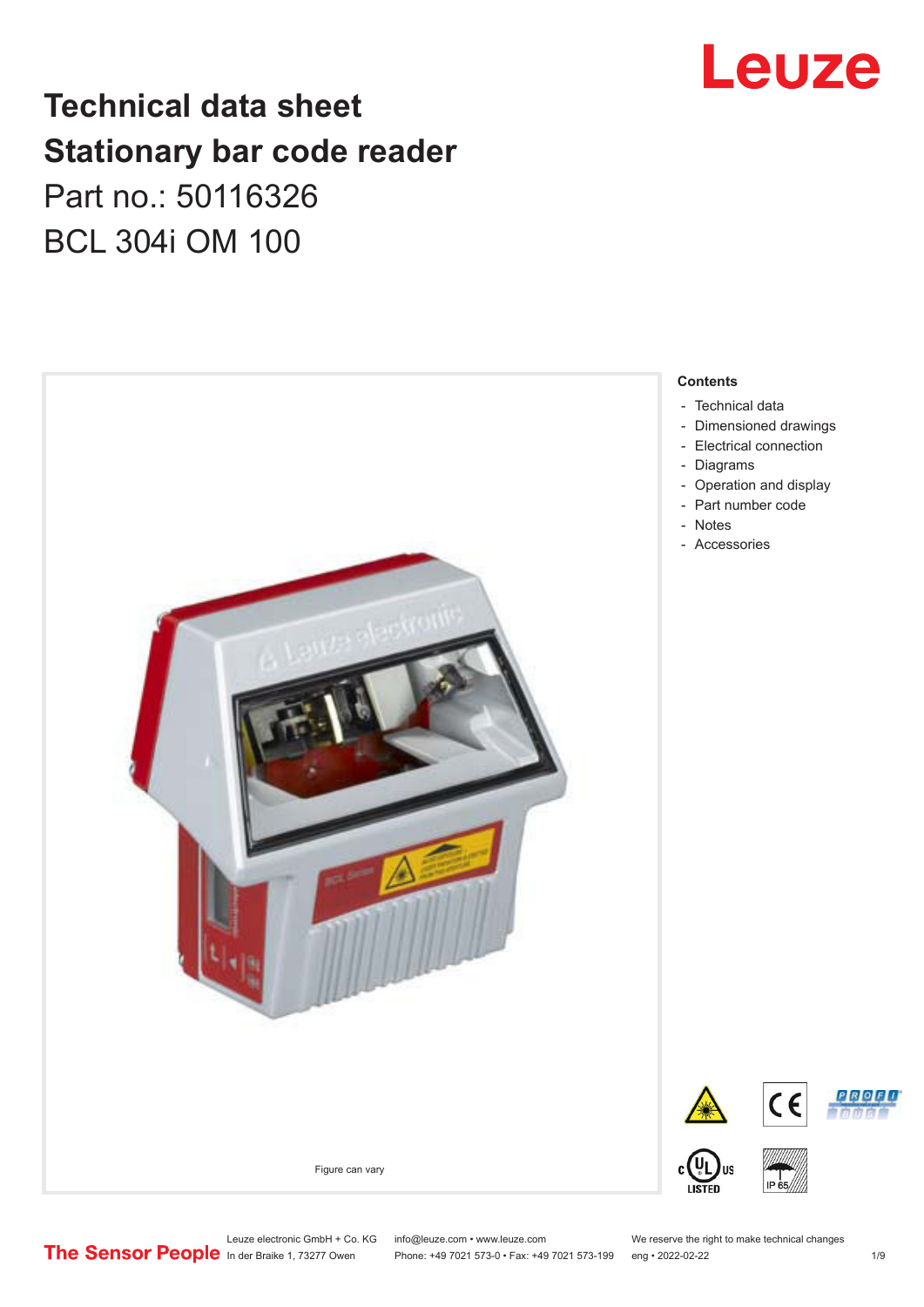### <span id="page-1-0"></span>**Technical data**

#### **Basic data**

| <b>Series</b>                              | <b>BCL 300i</b>                    |
|--------------------------------------------|------------------------------------|
| <b>Functions</b>                           |                                    |
| <b>Functions</b>                           | Alignment mode                     |
|                                            | AutoConfig                         |
|                                            | AutoControl                        |
|                                            | AutoReflAct                        |
|                                            | Code fragment technology           |
|                                            | <b>LED</b> indicator               |
|                                            | Reference code comparison          |
|                                            |                                    |
| <b>Characteristic parameters</b>           |                                    |
| <b>MTTF</b>                                | 110 years                          |
| <b>Read data</b>                           |                                    |
| Code types, readable                       | 2/5 Interleaved                    |
|                                            | Codabar                            |
|                                            | Code 128                           |
|                                            | Code 39                            |
|                                            | Code 93                            |
|                                            | <b>EAN 8/13</b>                    |
|                                            | GS1 Databar Expanded               |
|                                            | <b>GS1 Databar Limited</b>         |
|                                            | <b>GS1 Databar Omnidirectional</b> |
|                                            | <b>UPC</b>                         |
| Scanning rate, typical                     | $1,000$ scans/s                    |
| Bar codes per reading gate, max.<br>number | 64 Piece(s)                        |

#### **Optical data**

| <b>Reading distance</b>         | $40300$ mm                                                 |
|---------------------------------|------------------------------------------------------------|
| <b>Light source</b>             | Laser, Red                                                 |
| Wavelength                      | 655 nm                                                     |
| Laser class                     | 1, IEC/EN 60825-1:2014                                     |
| <b>Transmitted-signal shape</b> | Continuous                                                 |
| <b>Modulus size</b>             | $0.20.5$ mm                                                |
| <b>Reading method</b>           | Oscillating-mirror scanner                                 |
| <b>Beam deflection</b>          | Via rotating polygon wheel + stepping<br>motor with mirror |
| Light beam exit                 | Zero position at side at angle less than<br>$90^\circ$     |
| Oscillating mirror frequency    | 10 Hz                                                      |
| Max. swivel angle               | $20^{\circ}$                                               |
| _ _ _ _ _ _                     |                                                            |

### **Electrical data**

**Protective circuit** Polarity reversal protection

| Performance data              |              |
|-------------------------------|--------------|
| Supply voltage U <sub>p</sub> | 18  30 V, DC |
| Power consumption, max.       | 9 W          |
|                               |              |
| Inputs/outputs selectable     |              |
| Output current, max.          | 60 mA        |

| Number of inputs/outputs selectable 2 Piece(s) |      |
|------------------------------------------------|------|
| Input current, max.                            | 8 mA |
|                                                |      |

#### **Interface**

**Type** PROFIBUS DP

|--|--|

| <b>PROFIBUS DP</b>                     |                                                                                               |
|----------------------------------------|-----------------------------------------------------------------------------------------------|
| <b>Function</b>                        | Process                                                                                       |
| Classification                         | V <sub>1</sub>                                                                                |
| <b>Transmission speed</b>              | 0.0096  12 Mbit/s                                                                             |
|                                        |                                                                                               |
| <b>Service interface</b>               |                                                                                               |
| Type                                   | <b>USB 2.0</b>                                                                                |
|                                        |                                                                                               |
| <b>USB</b><br><b>Function</b>          |                                                                                               |
|                                        | Configuration via software<br>Service                                                         |
|                                        |                                                                                               |
| <b>Connection</b>                      |                                                                                               |
| <b>Number of connections</b>           | 1 Piece(s)                                                                                    |
|                                        |                                                                                               |
| <b>Connection 1</b><br><b>Function</b> | <b>BUS IN</b>                                                                                 |
|                                        | Connection to device                                                                          |
|                                        | Data interface                                                                                |
|                                        | PWR / SW IN / OUT                                                                             |
|                                        | Service interface                                                                             |
| <b>Type of connection</b>              |                                                                                               |
|                                        | Plug connector, It is essential to use a<br>connection unit when commissioning the<br>device. |
| No. of pins                            | $32 - pin$                                                                                    |
| <b>Type</b>                            | Male                                                                                          |
|                                        |                                                                                               |
| <b>Mechanical data</b>                 |                                                                                               |
| Design                                 | Cubic                                                                                         |
| Dimension (W x H x L)                  | 125 mm x 58 mm x 110 mm                                                                       |
| <b>Housing material</b>                | Metal                                                                                         |
| <b>Metal housing</b>                   | Diecast aluminum                                                                              |
| Lens cover material                    | Glass                                                                                         |
| Net weight                             | 580 g                                                                                         |
| <b>Housing color</b>                   | Red                                                                                           |
|                                        | Silver                                                                                        |
| <b>Type of fastening</b>               | Dovetail grooves                                                                              |
|                                        | Fastening on back                                                                             |
|                                        | Via optional mounting device                                                                  |
| <b>Operation and display</b>           |                                                                                               |
| Type of display                        | LED                                                                                           |
| <b>Number of LEDs</b>                  | 2 Piece(s)                                                                                    |
| Type of configuration                  | Via web browser                                                                               |
| <b>Environmental data</b>              |                                                                                               |
| Ambient temperature, operation         | 040 °C                                                                                        |
| Ambient temperature, storage           | $-20$ 70 °C                                                                                   |
| Relative humidity (non-condensing)     | 090%                                                                                          |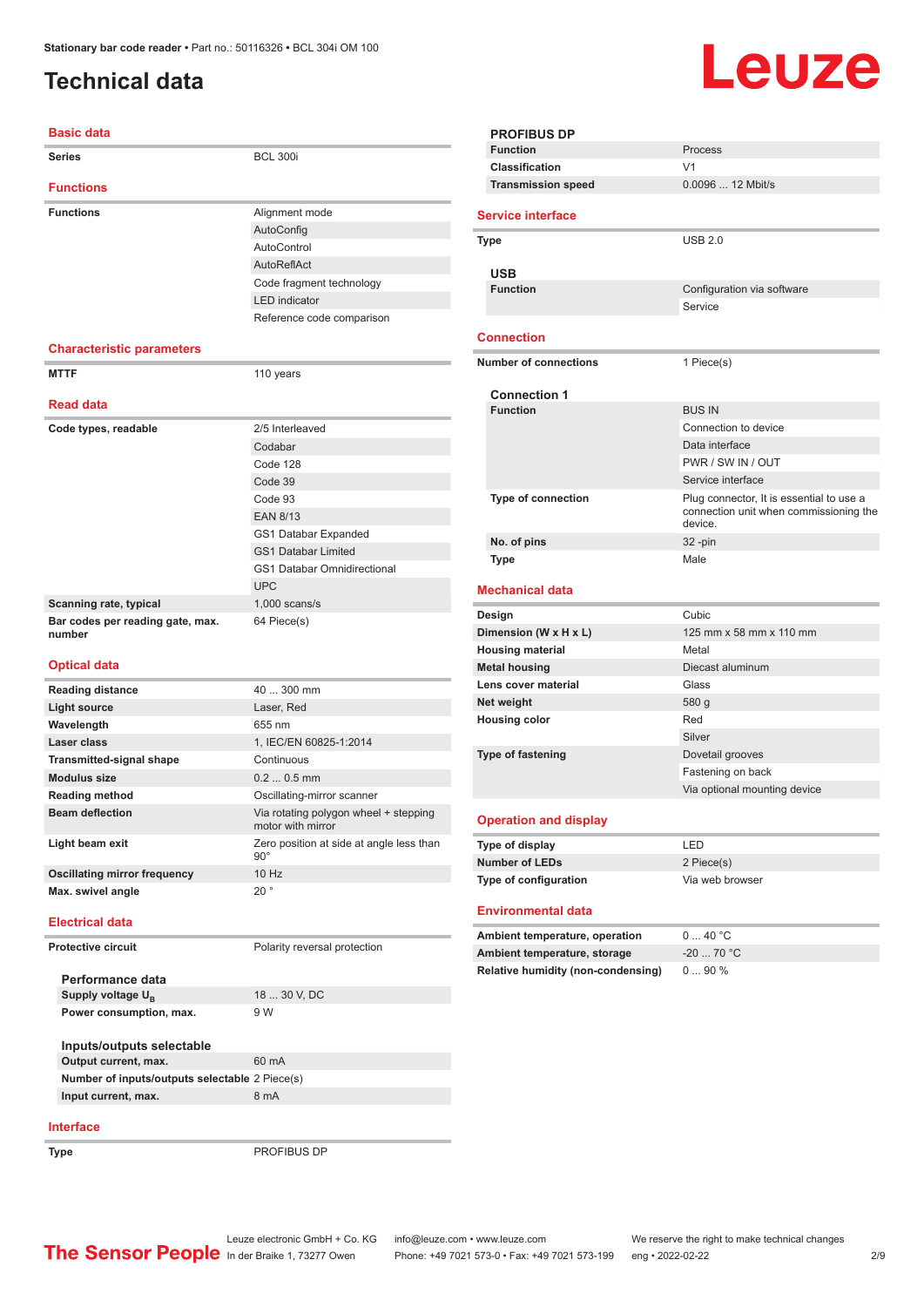### <span id="page-2-0"></span>**Technical data**

# Leuze

#### **Certifications**

| Degree of protection                                               | IP 65                    |
|--------------------------------------------------------------------|--------------------------|
| <b>Protection class</b>                                            | $\mathbf{III}$           |
| <b>Certifications</b>                                              | c UL US                  |
| Test procedure for EMC in accordance<br>with standard              | EN 55022                 |
|                                                                    | EN 61000-4-2, -3, -4, -6 |
| Test procedure for shock in<br>accordance with standard            | IEC 60068-2-27, test Ea  |
| Test procedure for continuous shock<br>in accordance with standard | IEC 60068-2-29, test Eb  |
| Test procedure for vibration in<br>accordance with standard        | IEC 60068-2-6, test Fc   |

#### **Classification**

| <b>Customs tariff number</b> | 84719000 |
|------------------------------|----------|
| <b>ECLASS 5.1.4</b>          | 27280102 |
| <b>ECLASS 8.0</b>            | 27280102 |
| <b>ECLASS 9.0</b>            | 27280102 |
| ECLASS 10.0                  | 27280102 |
| ECLASS 11.0                  | 27280102 |
| ECLASS 12.0                  | 27280102 |
| <b>ETIM 5.0</b>              | EC002550 |
| <b>ETIM 6.0</b>              | EC002550 |
| <b>ETIM 7.0</b>              | EC002550 |

### **Dimensioned drawings**

All dimensions in millimeters









- B Swivel angle of the laser beam: ± 20 °
- C Deflection angle of the laser beam:  $\pm$  30 $^{\circ}$
- D M4 thread (5 deep)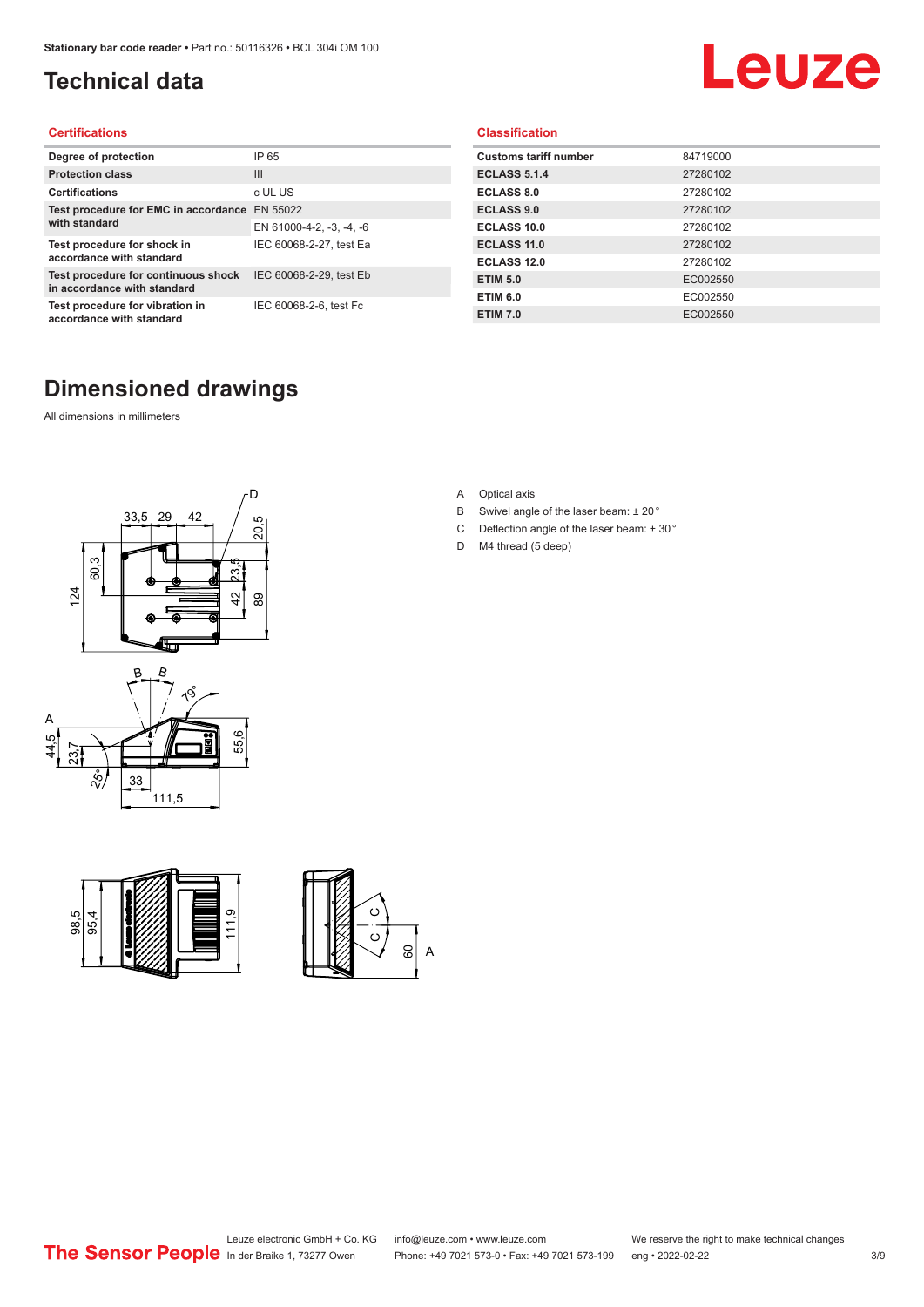### <span id="page-3-0"></span>**Electrical connection**

## Leuze

### **Connection 1**

| <b>Function</b>           | <b>BUS IN</b>                                                              |
|---------------------------|----------------------------------------------------------------------------|
|                           | Connection to device                                                       |
|                           | Data interface                                                             |
|                           | PWR / SW IN / OUT                                                          |
|                           | Service interface                                                          |
| <b>Type of connection</b> | Plug connector                                                             |
| <b>Type of connection</b> | It is essential to use a connection unit when<br>commissioning the device. |
| No. of pins               | $32 - pin$                                                                 |
| <b>Type</b>               | Male                                                                       |

### **Diagrams**

### Reading field curve



x Reading field distance [mm]

y Reading field width [mm]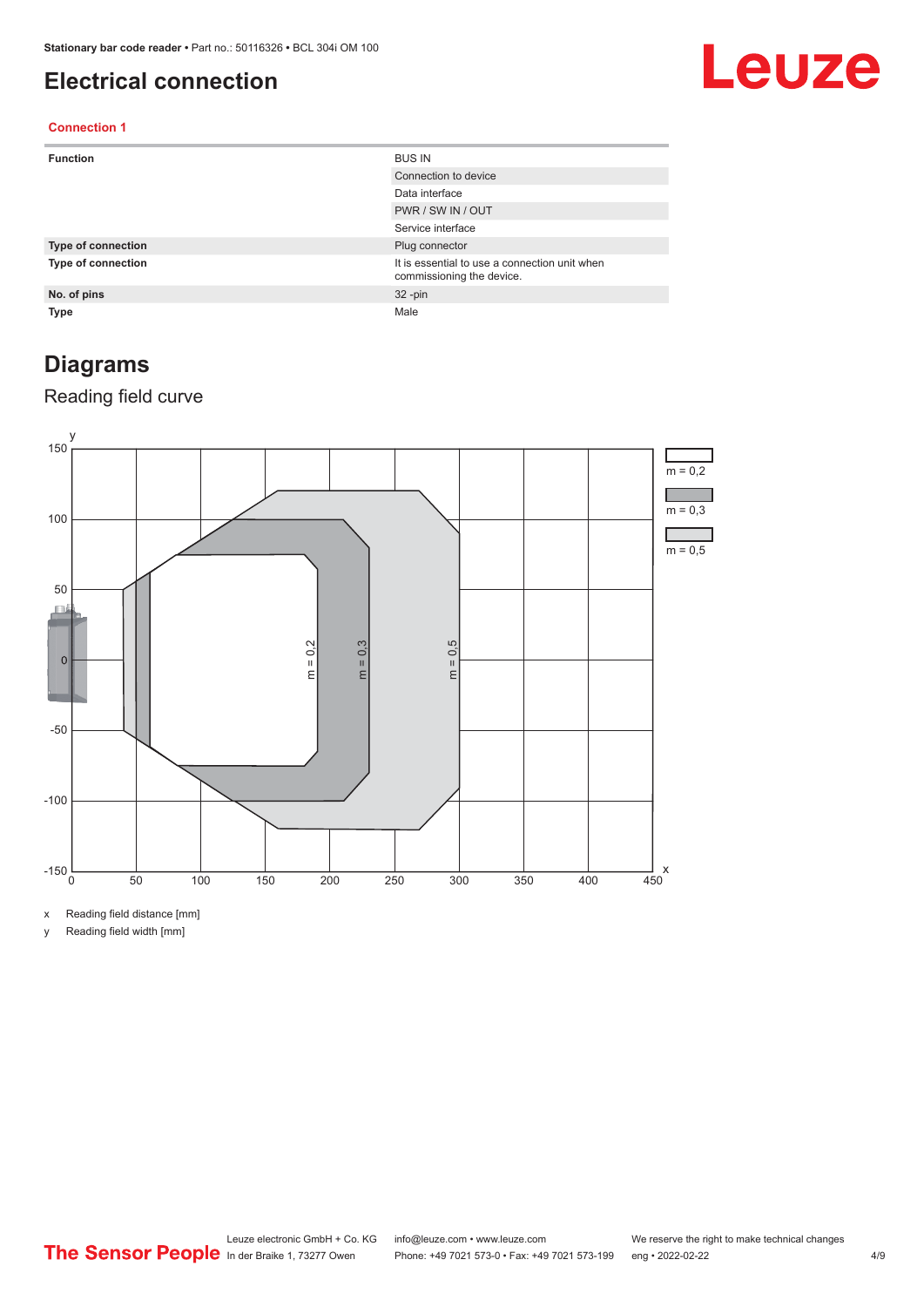### <span id="page-4-0"></span>**Diagrams**

### Lateral reading field curve



## **Operation and display**

| <b>LED</b>     |            | <b>Display</b>                        | <b>Meaning</b>                  |
|----------------|------------|---------------------------------------|---------------------------------|
| 4              | <b>PWR</b> | Green, flashing                       | Device ok, initialization phase |
|                |            | Green, continuous light               | Device OK                       |
|                |            | Green, briefly off - on               | Reading successful              |
|                |            | green, briefly off - briefly red - on | Reading not successful          |
|                |            | Orange, continuous light              | Service mode                    |
|                |            | Red, flashing                         | Device OK, warning set          |
|                |            | Red, continuous light                 | Error, device error             |
| $\overline{2}$ | <b>BUS</b> | Green, flashing                       | Initialization                  |
|                |            | Green, continuous light               | Bus operation ok                |
|                |            | Red, flashing                         | Communication error             |
|                |            | Red, continuous light                 | <b>Bus error</b>                |

## Leuze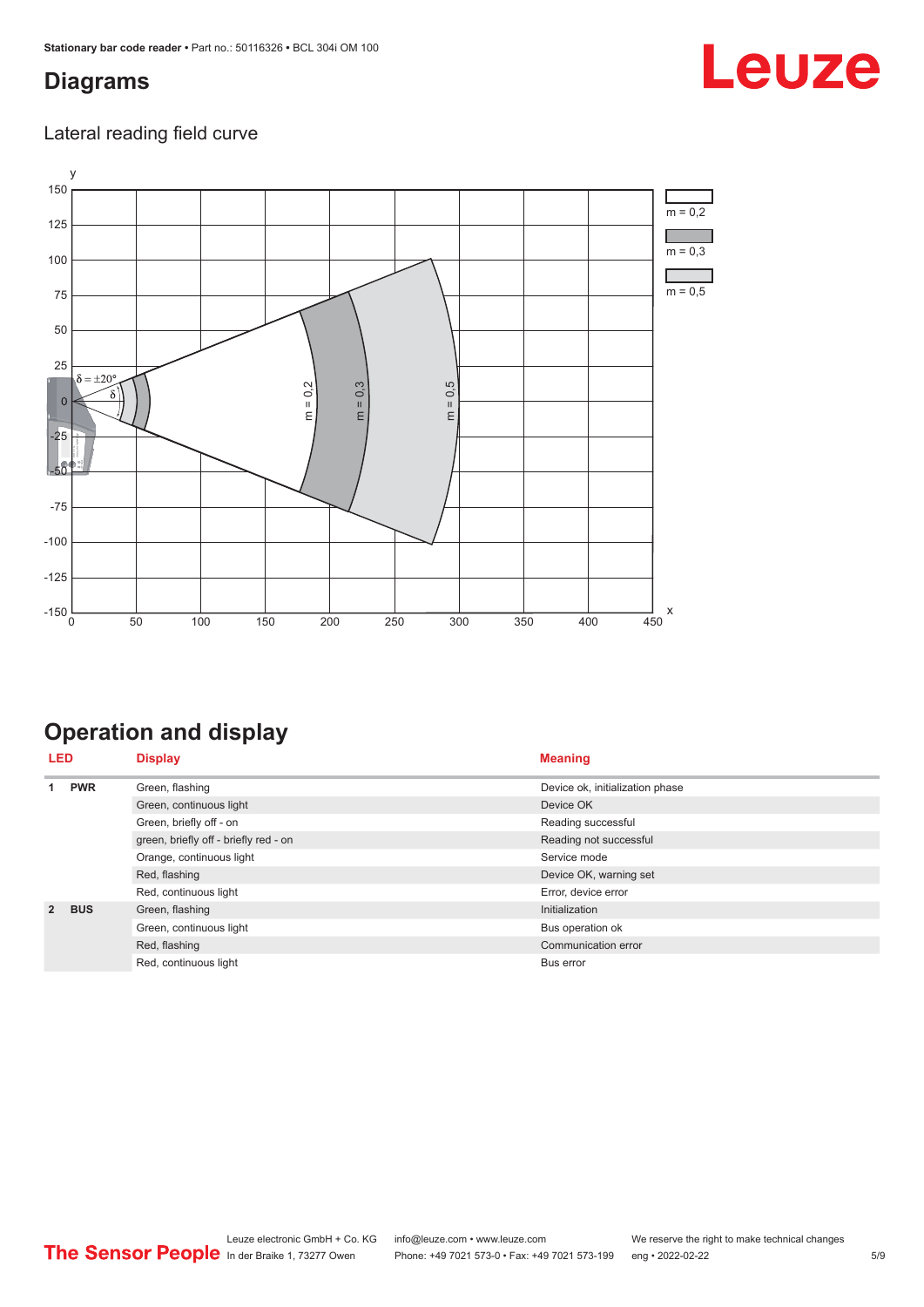### <span id="page-5-0"></span>**Part number code**

Part designation: **BCL XXXX YYZ AAA BB CCCC**



| <b>BCL</b>  | <b>Operating principle</b><br>BCL: bar code reader                                                                                                                                                                                       |
|-------------|------------------------------------------------------------------------------------------------------------------------------------------------------------------------------------------------------------------------------------------|
| <b>XXXX</b> | Series/interface (integrated fieldbus technology)<br>300i: RS 232 / RS 422 (stand-alone)<br>301i: RS 485 (multiNet slave)<br>304i: PROFIBUS DP<br>308i: EtherNet TCP/IP, UDP<br>338i: EtherCAT<br>348i: PROFINET RT<br>358i: EtherNet/IP |
| YY          | <b>Scanning principle</b><br>S: line scanner (single line)<br>R1: line scanner (raster)<br>O: oscillating-mirror scanner (oscillating mirror)                                                                                            |
| z           | <b>Optics</b><br>N: High Density (close)<br>M: Medium Density (medium distance)<br>F: Low Density (remote)<br>L: Long Range (very large distances)<br>J: ink-jet (depending on the application)                                          |
| AAA         | Beam exit<br>100: lateral<br>102: front                                                                                                                                                                                                  |
| <b>BB</b>   | <b>Special equipment</b><br>D: With display<br>H: With heating<br>DH: optionally with display and heating<br>P: plastic exit window                                                                                                      |
| cccc        | <b>Functions</b><br>F007: optimized process data structure                                                                                                                                                                               |
| <b>Note</b> |                                                                                                                                                                                                                                          |



 $\%$  A list with all available device types can be found on the Leuze website at www.leuze.com.

### **Notes**

**Observe intended use!** Λ  $\%$  This product is not a safety sensor and is not intended as personnel protection.  $\%$  The product may only be put into operation by competent persons.  $\%$  Only use the product in accordance with its intended use.

|  | <b>ATTENTION! LASER RADIATION - CLASS 1 LASER PRODUCT</b>                                                                                                                                                                                                  |
|--|------------------------------------------------------------------------------------------------------------------------------------------------------------------------------------------------------------------------------------------------------------|
|  | The device satisfies the requirements of IEC/EN 60825-1:2014 safety regulations for a product of laser class 1 and complies with 21 CFR 1040.10 except<br>for conformance with IEC 60825-1 Ed. 3., as described in Laser Notice No. 56, dated May 8, 2019. |
|  | $\&$ Observe the applicable statutory and local laser protection regulations.                                                                                                                                                                              |
|  | $\%$ The device must not be tampered with and must not be changed in any way.<br>There are no user-serviceable parts inside the device.<br>Repairs must only be performed by Leuze electronic GmbH + Co. KG.                                               |
|  |                                                                                                                                                                                                                                                            |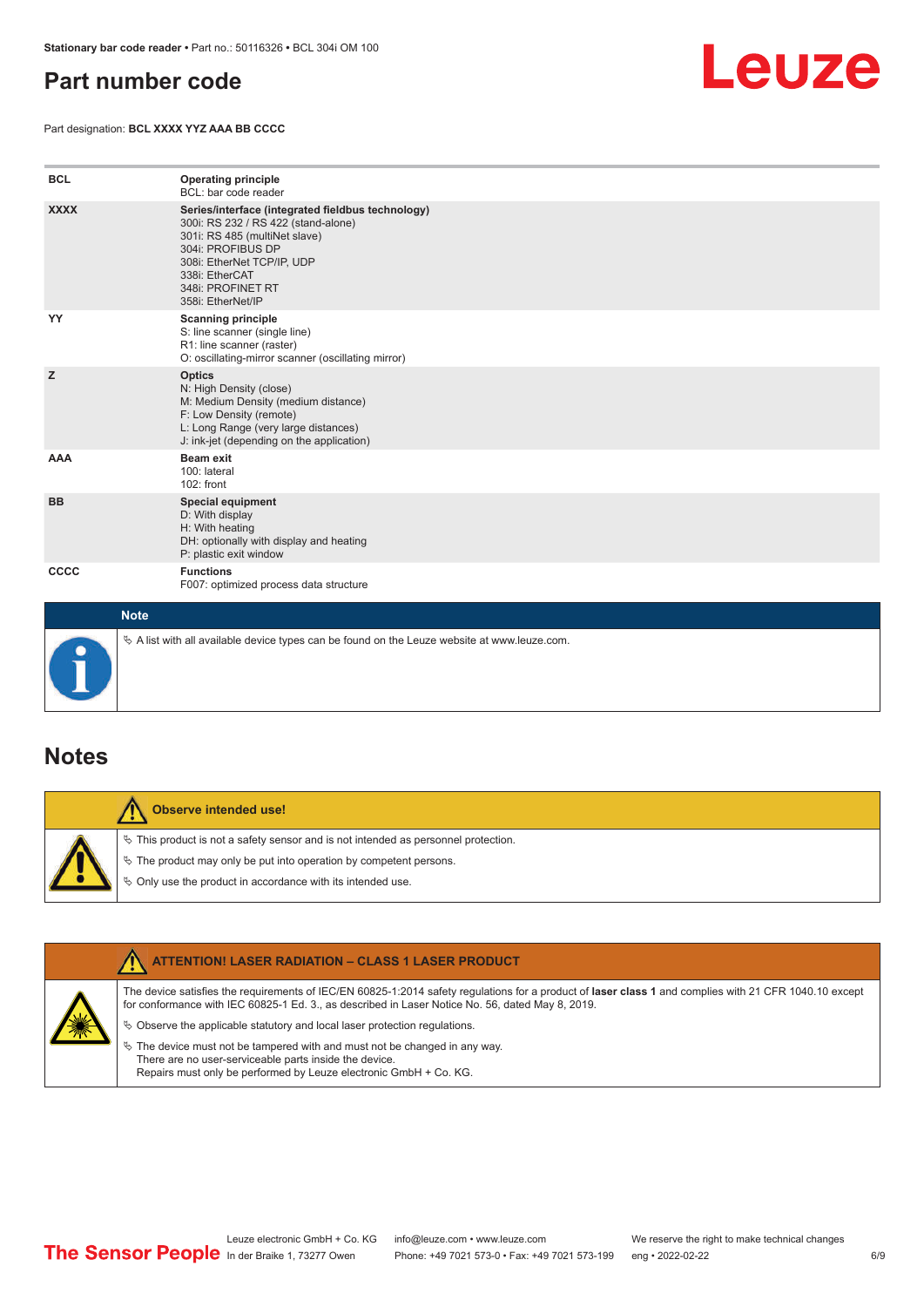### **Accessories**

## Leuze

## Connection technology - Connection cables

|  |  | Part no. | <b>Designation</b>      | <b>Article</b>   | <b>Description</b>                                                                                                                                                                                 |
|--|--|----------|-------------------------|------------------|----------------------------------------------------------------------------------------------------------------------------------------------------------------------------------------------------|
|  |  | 50135243 | KD PB-M12-4A-P3-<br>050 | Connection cable | Suitable for interface: PROFIBUS DP<br>Connection 1: Connector, M12, Axial, Female, B-coded, 5-pin<br>Connection 2: Open end<br>Shielded: Yes<br>Cable length: 5,000 mm<br>Sheathing material: PUR |
|  |  | 50132079 | KD U-M12-5A-V1-<br>050  | Connection cable | Connection 1: Connector, M12, Axial, Female, A-coded, 5-pin<br>Connection 2: Open end<br>Shielded: No<br>Cable length: 5,000 mm<br>Sheathing material: PVC                                         |
|  |  | 50135248 | KS PB-M12-4A-P3-<br>050 | Connection cable | Suitable for interface: PROFIBUS DP<br>Connection 1: Connector, M12, Axial, Male, B-coded, 5-pin<br>Connection 2: Open end<br>Shielded: Yes<br>Cable length: 5,000 mm<br>Sheathing material: PUR   |

### Connection technology - Interconnection cables

|                |          | Part no. | <b>Designation</b>                     | <b>Article</b>        | <b>Description</b>                                                                                                                                                                                                                    |
|----------------|----------|----------|----------------------------------------|-----------------------|---------------------------------------------------------------------------------------------------------------------------------------------------------------------------------------------------------------------------------------|
| $0\,$ $0$<br>扁 | $\equiv$ | 50117011 | KB USB A - USB<br>miniB                | Service line          | Suitable for interface: USB<br>Connection 1: USB<br>Connection 2: USB<br>Shielded: Yes<br>Cable length: 1,500 mm<br>Sheathing material: PVC                                                                                           |
|                |          | 50135254 | <b>KDS PB-M12-4A-</b><br>M12-4A-P3-050 | Interconnection cable | Suitable for interface: PROFIBUS DP<br>Connection 1: Connector, M12, Axial, Female, B-coded, 5-pin<br>Connection 2: Connector, M12, Axial, Male, B-coded, 4-pin<br>Shielded: Yes<br>Cable length: 5,000 mm<br>Sheathing material: PUR |

### Connection technology - Terminating resistors

| Part no. | <b>Designation</b> | <b>Article</b>  | <b>Description</b>                                                                                                                 |
|----------|--------------------|-----------------|------------------------------------------------------------------------------------------------------------------------------------|
| 50038539 | TS 02-4-SA         | Terminator plug | Suitable for: MultiNet Plus, PROFIBUS DP<br>Function: Bus termination<br>Connection 1: Connector, M12, Axial, Male, B-coded, 4-pin |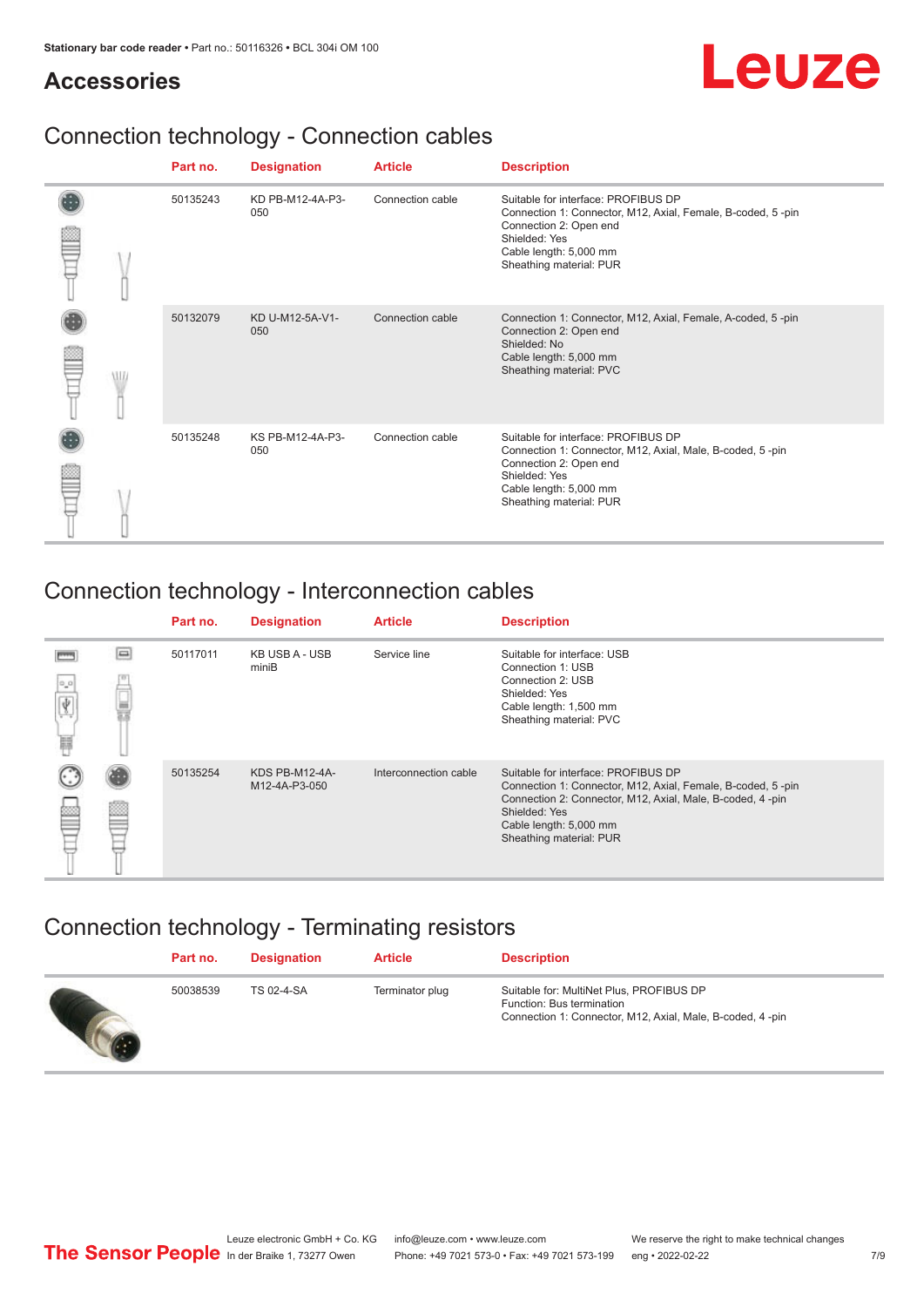### **Accessories**

## Leuze

## Connection technology - Connection boxes

| Part no.   | <b>Designation</b> | <b>Article</b>  | <b>Description</b>                                                                                                                         |
|------------|--------------------|-----------------|--------------------------------------------------------------------------------------------------------------------------------------------|
| 50116465 * | MK 304             | Connection unit | Suitable for: BCL 304i, BPS 304i<br>Suitable for interface: PROFIBUS DP<br>Number of connections: 4 Piece(s)<br>Connection: Terminal       |
| 50116470 * | <b>MS 304</b>      | Connection unit | Suitable for: BCL 304i, BPS 304i<br>Suitable for interface: PROFIBUS DP<br>Number of connections: 4 Piece(s)<br>Connection: Connector, M12 |

\* Necessary accessories, please order separately

### Mounting technology - Mounting brackets

|                            | Part no. | <b>Designation</b> | <b>Article</b>  | <b>Description</b>                                                                                                                                                                            |
|----------------------------|----------|--------------------|-----------------|-----------------------------------------------------------------------------------------------------------------------------------------------------------------------------------------------|
| $\sqrt{2}$<br>ı.<br>٠<br>Þ | 50121433 | BT 300 W           | Mounting device | Design of mounting device: Angle, L-shape<br>Fastening, at system: Through-hole mounting<br>Mounting bracket, at device: Screw type<br>Type of mounting device: Adjustable<br>Material: Metal |

### Mounting technology - Rod mounts

| Part no. | <b>Designation</b> | <b>Article</b>  | <b>Description</b>                                                                                                                                                                                                                                                |
|----------|--------------------|-----------------|-------------------------------------------------------------------------------------------------------------------------------------------------------------------------------------------------------------------------------------------------------------------|
| 50121435 | BT 56 - 1          | Mounting device | Functions: Static applications<br>Design of mounting device: Mounting system<br>Fastening, at system: For 12 mm rod, For 14 mm rod, For 16 mm rod<br>Mounting bracket, at device: Clampable<br>Material: Metal<br>Tightening torque of the clamping jaws: $8 N·m$ |

### Mounting technology - Other

| Part no. | <b>Designation</b> | <b>Article</b>  | <b>Description</b>                                                                                                                                 |
|----------|--------------------|-----------------|----------------------------------------------------------------------------------------------------------------------------------------------------|
| 50124941 | <b>BTU 0300M-W</b> | Mounting device | Fastening, at system: Through-hole mounting<br>Mounting bracket, at device: Clampable, Groove mounting, Suited for M4<br>screws<br>Material: Metal |